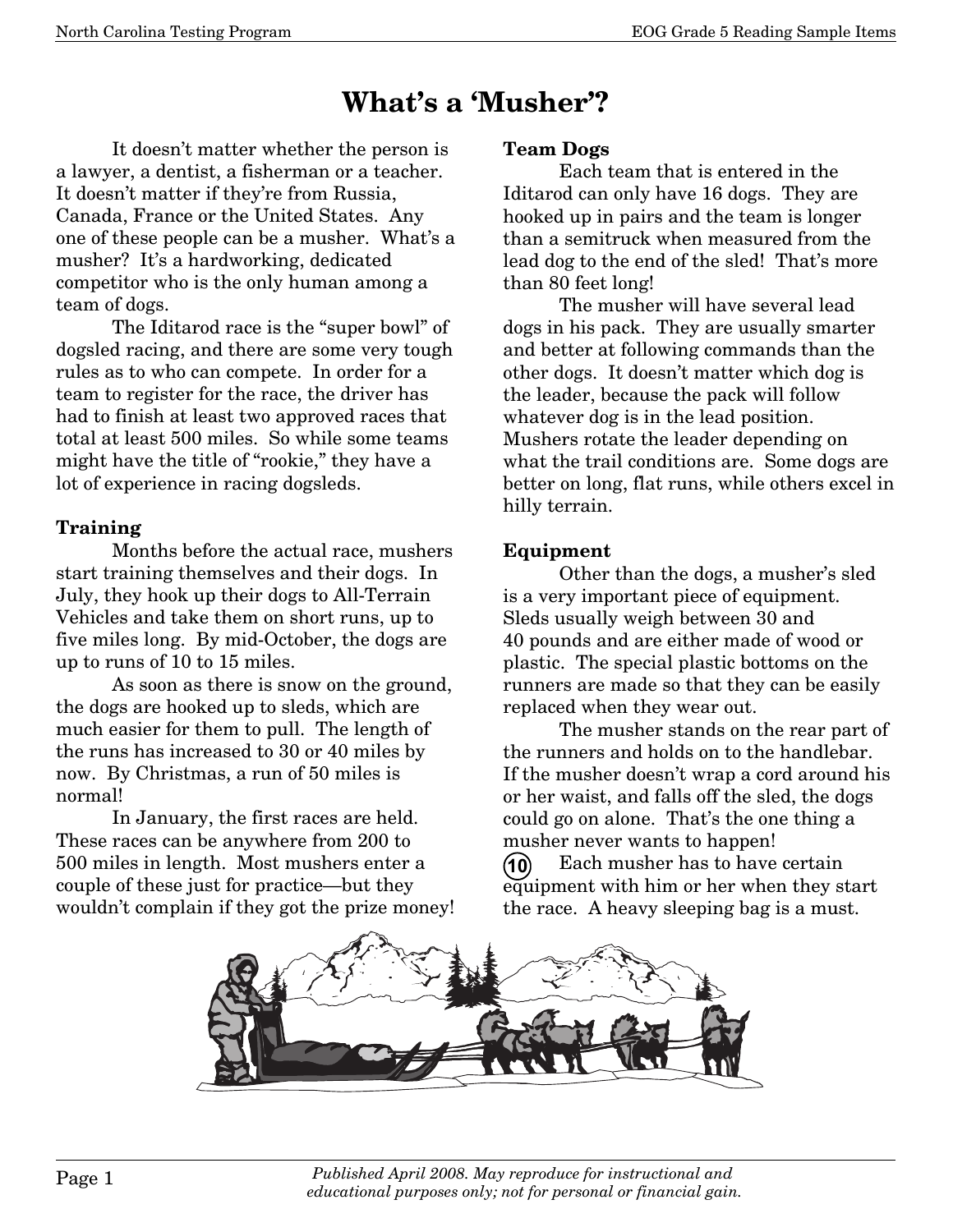Each musher must also have an ax, snowshoes, an arctic parka, food for themselves, dog food and two sets of booties for each dog's feet. The booties protect the dogs from various snow related injuries. They must also carry an alcohol stove and a pot to melt snow.

 With temperatures ranging from 60 degrees below zero to 40 degrees above zero Fahrenheit, most mushers take warm clothes for themselves as well as medicine for the dogs. They also pack spare lines and

snaps, sewing kits and tools. Plenty of drinking water is a must since dehydration can be a problem in the dry, cold climate of Alaska. In recent years, many of the mushers have taken cameras, radios or compact disc players to help with the boredom along the long stretches of the trail.

 Each musher has one thing in mind at the start of the Iditarod: To finish the race. It would be great to win, but just finishing makes them all winners.



"What's a 'Musher?" from *www.studentnewsnet.com*. The Pencil Group Ltd., Toledo, Ohio. Reprinted with permission.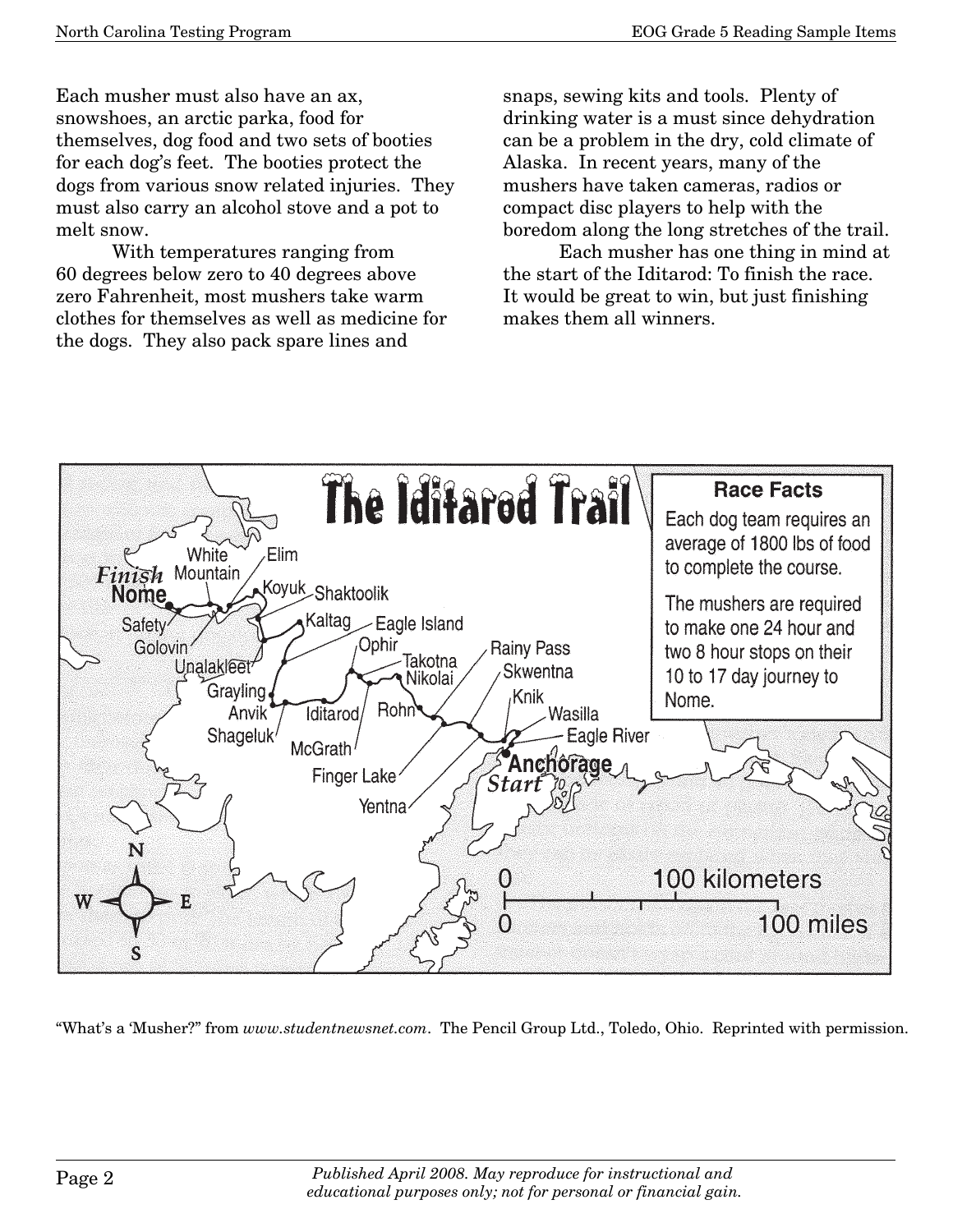- 1. In the first paragraph, why is the lawyer mentioned?
	- A to show that many lawyers are mushers
	- B to show that lawyers are needed to record the race
	- C to show that anyone can be a musher
	- D to show that mushers can be from any country
- 2. What type of mushers are encouraged to participate in the Iditarod?
	- A mushers who have finished a 200-mile race
	- B mushers who have won prize money
	- C mushers with a lot of lead dogs
	- D mushers with a lot of experience
- 3. Which quality in a lead dog does the selection indicate is *most important*?
	- A obedience
	- B speed
	- C strength
	- D confidence
- 4. Which statement about mushers is supported by the selection?
	- A Mushers eat a high-protein diet.
	- B Mushers are professional athletes.
	- C Mushers want to cross the Iditarod finish line.
	- D Mushers feel they should be highly paid.
- 5. What is the *main* purpose of the equipment listed in paragraph 10?
	- A to help the sleds go faster
	- B to maintain the sleds
	- C to keep the dogs warm
	- D to use for protection and survival
- 6. What is the *main* reason mushers must carry an alcohol stove and a pot on the Iditarod?
	- A to cook food for the dogs if they get hungry
	- B to cook food for themselves if they get lost
	- C to keep warm if they get off the trail
	- D to use in case they run out of drinking water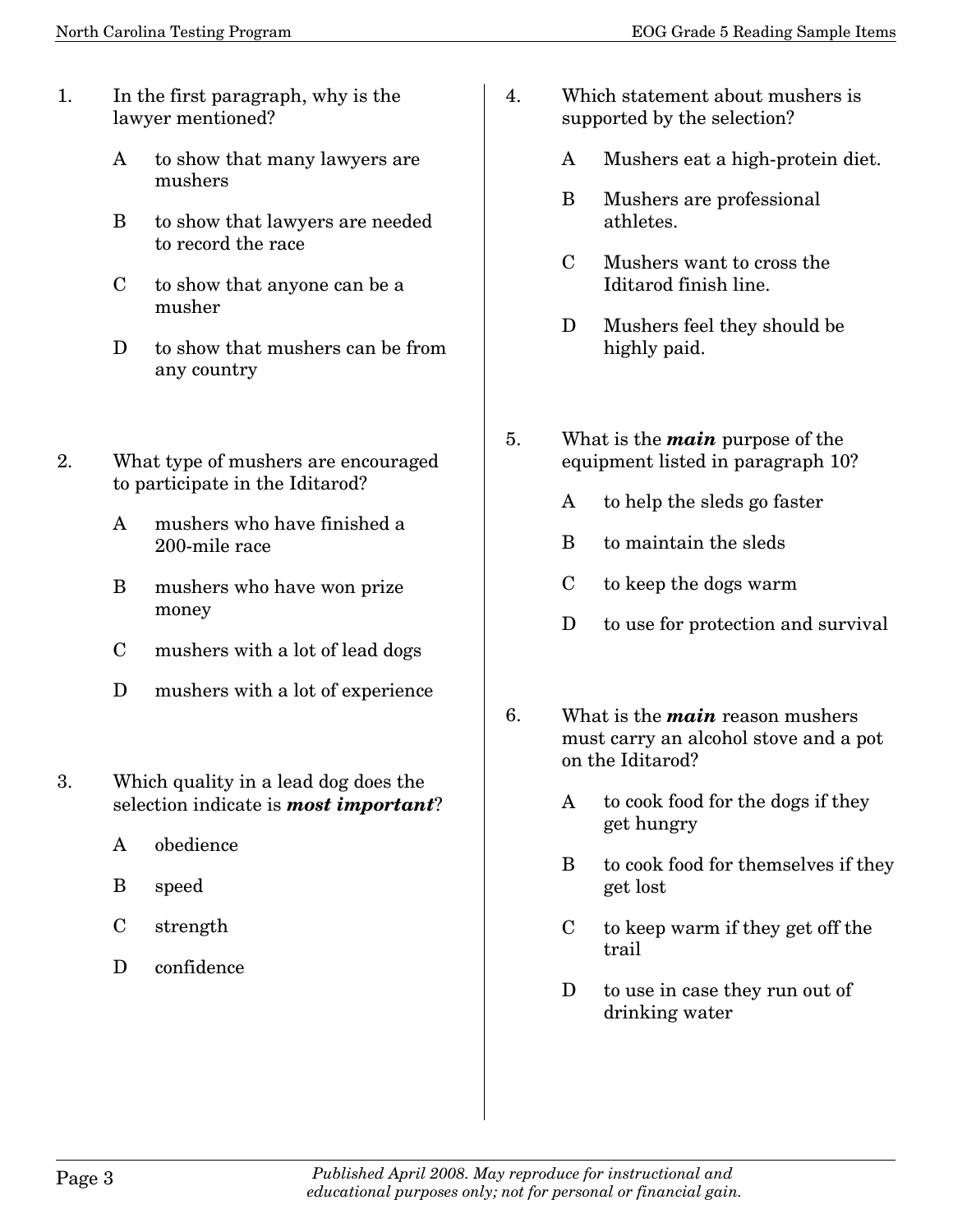- 7. Based on the selection, which is *most likely* true about being a musher?
	- A It requires having a few affectionate dogs.
	- B It is a financially rewarding job to have.
	- C It is good training for all winter sports.
	- D It requires hard work to do well.
- 8. Which *best* explains the statement, "It would be great to win, but just finishing makes them all winners"?
	- A Finishing the race is an amazing accomplishment.
	- B Winning is the most important accomplishment in the race.
	- C Everyone who enters the competition wins a prize.
	- D Every musher enjoys the competition and does not care if he or she wins.
- 9. Which checkpoint comes earliest in the Iditarod race?
	- A Eagle Island
	- B Finger Lake
	- C Iditarod
	- D White Mountain

### **End of Set**

*In compliance with federal law, including the provisions of Title IX of the Education Amendments of 1972, the Department of Public Instruction does not discriminate on the basis of race, sex, religion, color, national or ethnic origin, age, disability, or military service in its policies, programs, activities, admissions or employment.*